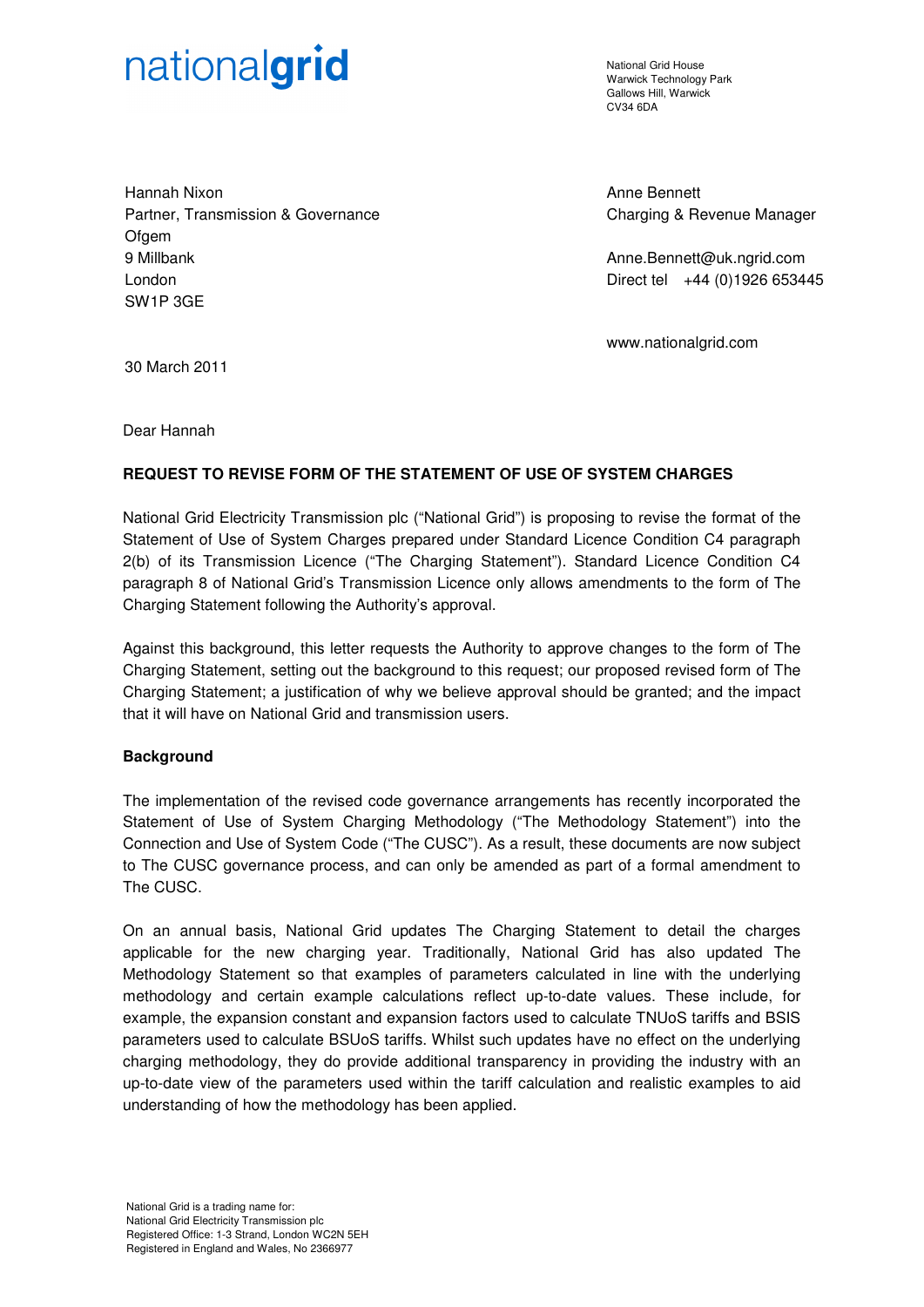# **The case for changing the form of The Charging Statement**

The recent implementation of the revised code governance arrangements for the charging methodologies means that to update the above information in the Methodology Statement would require an annual CUSC amendment. National Grid does not believe that updating the information in this manner is an efficient use of industry resources.

However, National Grid believes that the industry utilises the parameters and examples that are updated in The Methodology Statement in combination with data presented in The Charging Statement, so that analysis on different charging scenarios can be undertaken and, as noted above, are consistent with transparently applying the methodology. It may therefore be more efficient to include this data within a single document separate from the Methodology Statement that can be routinely updated each year.

## **National Grid's proposal**

As the data in question does not affect the charging methodology described by The Methodology Statement and is included to provide the industry with a more informed view of the actual calculation of tariffs, we believe that it would be more appropriate for these to be included within The Charging Statement instead of The Methodology Statement.

We therefore propose that this information is included in the Statement of Use of System Charges. A copy of the proposed format accompanies this letter and is in line with changes discussed at recent meetings of the Transmission Charging Methodology Forum (TCMF).

You may note that a number of empty tables are included within the BSIS section of the attached statement. These have been included to avoid a further request to approve the form of the document following the confirmation of the BSIS parameters for 2011-12, by providing a view of how we propose to present this information.

In addition please note that the above proposal will not affect the current content of The Methodology Statement, as any changes resulting from the introduction of the new code governance arrangements will be handled separately under the CUSC modification process. It is National Grid's intention to propose changes to The Methodology Statement in two phases:

- (i) a more immediate proposal that will introduce non-material housekeeping changes to reflect its incorporation within the CUSC; and
- (ii) a subsequent proposal that will consider changes to remove previously annually updated information that will be published in The Statement of Use of System Charges.

As a consequence of dealing with the changes to each document separately, if the proposal set out in this letter is accepted, a period of time will occur where certain data and examples will be published in both documents in relation to different time periods. Specifically, The Methodology Statement will provide the information in relation to 2010-11, whilst The Statement of Use of System Charges will provide this for 2011-12. However, in the case of a specific piece of information, either the wording of both documents will highlight the date time period to which the